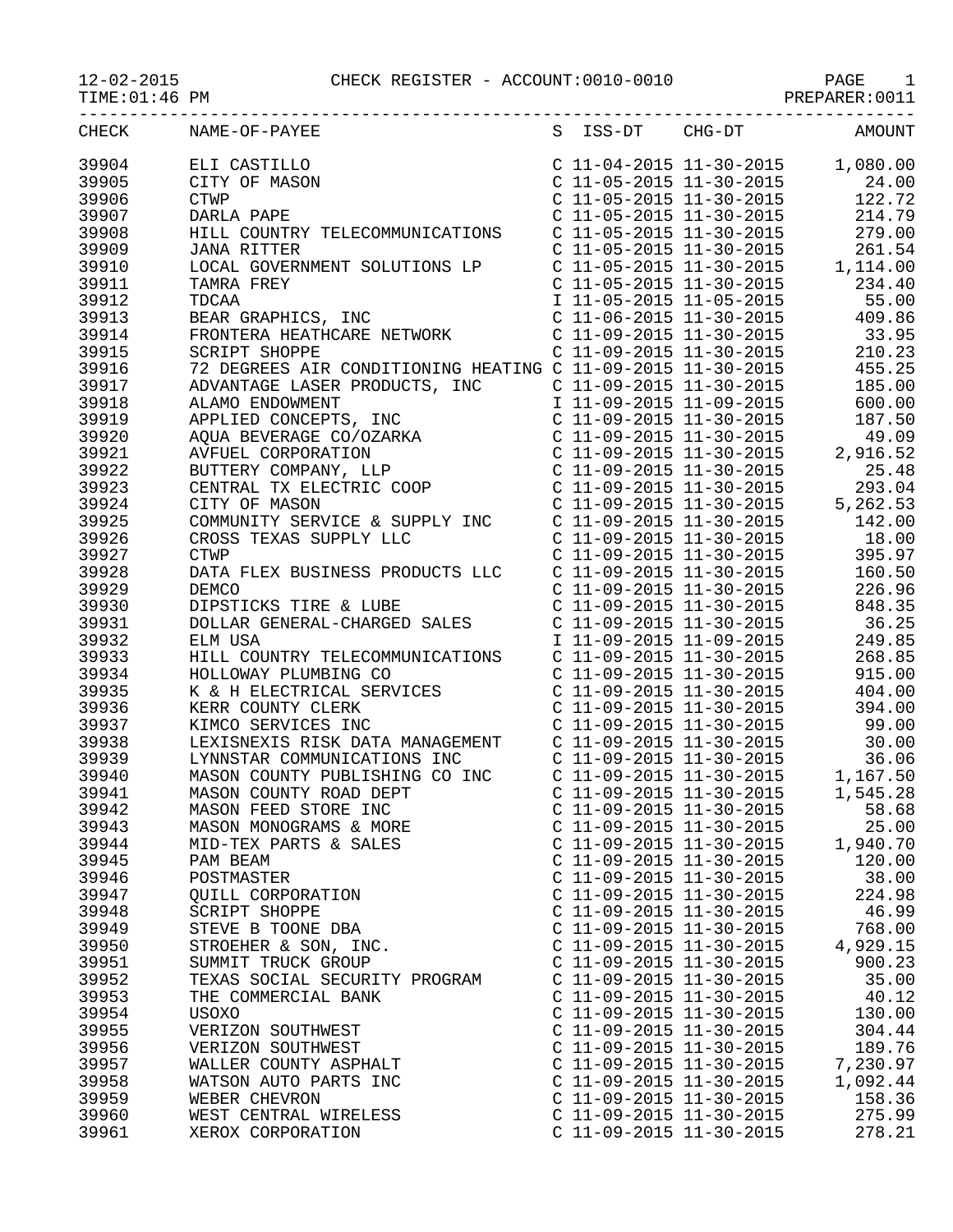2 CHECK REGISTER - ACCOUNT:0010-0010 PAGE 2<br>PREPARER:0011

| $12 - 02 - 2015$ |  |
|------------------|--|
| TIME: 01:46 PM   |  |

|       | CHECK NAME-OF-PAYEE                |                           |                           | S ISS-DT CHG-DT AMOUNT |
|-------|------------------------------------|---------------------------|---------------------------|------------------------|
|       |                                    |                           |                           |                        |
|       |                                    |                           |                           |                        |
|       |                                    |                           |                           |                        |
|       |                                    |                           |                           |                        |
|       |                                    |                           |                           |                        |
|       |                                    |                           |                           |                        |
|       |                                    |                           |                           |                        |
|       |                                    |                           |                           |                        |
|       |                                    |                           |                           |                        |
|       |                                    |                           |                           |                        |
|       |                                    |                           |                           |                        |
|       |                                    |                           |                           |                        |
|       |                                    |                           |                           |                        |
|       |                                    |                           |                           |                        |
|       |                                    |                           |                           |                        |
|       |                                    |                           |                           |                        |
|       |                                    |                           |                           |                        |
|       |                                    |                           |                           |                        |
|       |                                    |                           |                           |                        |
|       |                                    |                           |                           |                        |
|       |                                    |                           |                           |                        |
|       |                                    |                           |                           |                        |
|       |                                    |                           |                           |                        |
|       |                                    |                           |                           |                        |
|       |                                    |                           |                           |                        |
|       |                                    |                           |                           |                        |
|       |                                    |                           |                           |                        |
|       |                                    |                           |                           |                        |
|       |                                    |                           |                           |                        |
|       |                                    |                           |                           |                        |
|       |                                    |                           |                           |                        |
|       |                                    |                           |                           |                        |
|       |                                    |                           |                           |                        |
|       |                                    |                           |                           |                        |
|       |                                    |                           |                           |                        |
|       |                                    |                           |                           |                        |
|       |                                    |                           |                           |                        |
|       |                                    |                           |                           |                        |
|       |                                    |                           |                           |                        |
| 40000 | HOLT CAT                           |                           | $C$ 11-23-2015 11-30-2015 | 20.12                  |
| 40001 | JOHN GRIFFITH                      | I 11-23-2015 11-23-2015   |                           | 104.11                 |
| 40002 | JONES MCCLURE PUBLISHING           | I 11-23-2015 11-23-2015   |                           | 10.00                  |
| 40003 | LEXIS NEXIS                        | $C$ 11-23-2015 11-30-2015 |                           | 190.00                 |
| 40004 | LOWE'S PAY AND SAVE INC            | I 11-23-2015 11-23-2015   |                           | 365.82                 |
| 40005 | MASON BUILDING SUPPLY & RENTAL INC | I 11-23-2015 11-23-2015   |                           | 167.35                 |
|       | MASON CNTY TAX ASSESSOR-COLLECTOR  | C 11-23-2015 11-30-2015   |                           | 7.50                   |
| 40006 |                                    |                           |                           |                        |
| 40007 | MCCREARY VESELKA BRAGG & ALLEN     | I 11-23-2015 11-23-2015   |                           | 1,259.70               |
| 40008 | OVERDRIVE INC                      | $C$ 11-23-2015 11-30-2015 |                           | 289.93                 |
| 40009 | PITNEY BOWES                       | I 11-23-2015 11-23-2015   |                           | 281.96                 |
| 40010 | OUILL CORPORATION                  | I 11-23-2015 11-23-2015   |                           | 510.04                 |
| 40011 | RESERVE ACCOUNT                    | I 11-23-2015 11-23-2015   |                           | 2,000.00               |
| 40012 | SAM'S CLUB                         | C 11-23-2015 11-30-2015   |                           | 113.66                 |
| 40013 | VERIZON SOUTHWEST                  | I 11-23-2015 11-23-2015   |                           | 46.11                  |
| 40014 | ZESCH & PICKETT                    | I 11-23-2015 11-23-2015   |                           | 325.00                 |
| 40015 | DOLLAR GENERAL-CHARGED SALES       | $C$ 11-23-2015 11-30-2015 |                           | 150.45                 |
| 40016 | LUCIO MORA                         | $C$ 11-23-2015 11-30-2015 |                           | 1,275.00               |
| 40017 | MASON CNTY TAX ASSESSOR-COLLECTOR  | I 11-23-2015 11-23-2015   |                           | 60.00                  |
| 40018 | SAN SABA PRINTING & OFFICE SUPPLY  | $C$ 11-23-2015 11-30-2015 |                           | 1,990.00               |
| 40019 | TX A&M AGRILIFE EXTENSION SERVICE  | I 11-23-2015 11-23-2015   |                           | 110.00                 |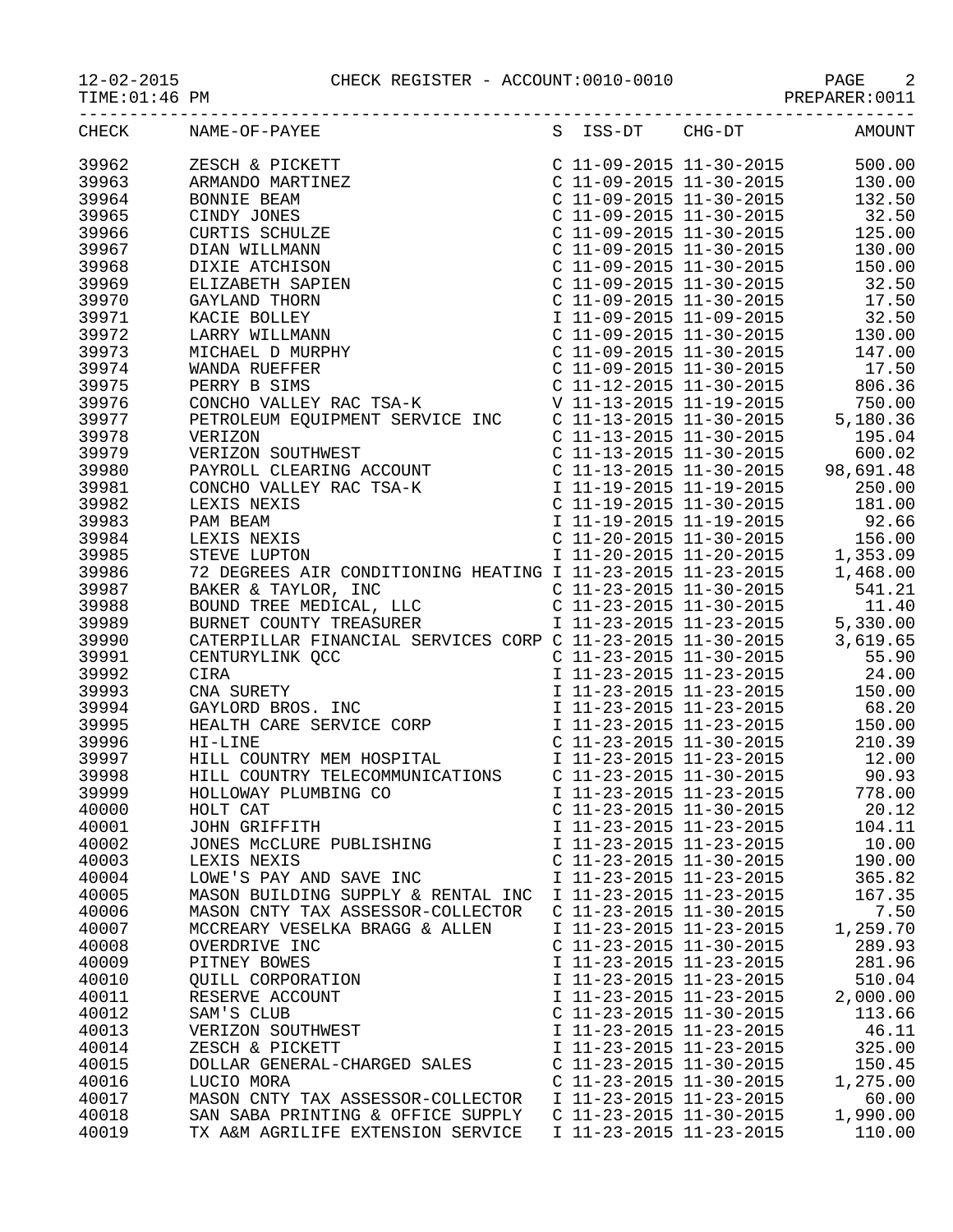| $12 - 02 - 2015$<br>TIME:01:46 PM |                                                            | CHECK REGISTER - ACCOUNT:0010-0010 |                                                                                     |        | $\mathcal{R}$<br>PAGE<br>PREPARER: 0011 |
|-----------------------------------|------------------------------------------------------------|------------------------------------|-------------------------------------------------------------------------------------|--------|-----------------------------------------|
| CHECK                             | NAME-OF-PAYEE                                              |                                    | S ISS-DT                                                                            | CHG-DT | AMOUNT                                  |
| 40020<br>40021<br>40022           | PAYROLL CLEARING ACCOUNT<br>LUCY DELGADO<br>POLLY MCMILLAN |                                    | $C$ 11-25-2015 11-30-2015<br>$C$ 11-25-2015 11-30-2015<br>$C$ 11-25-2015 11-30-2015 |        | 127,368.11<br>57.93<br>69.44            |